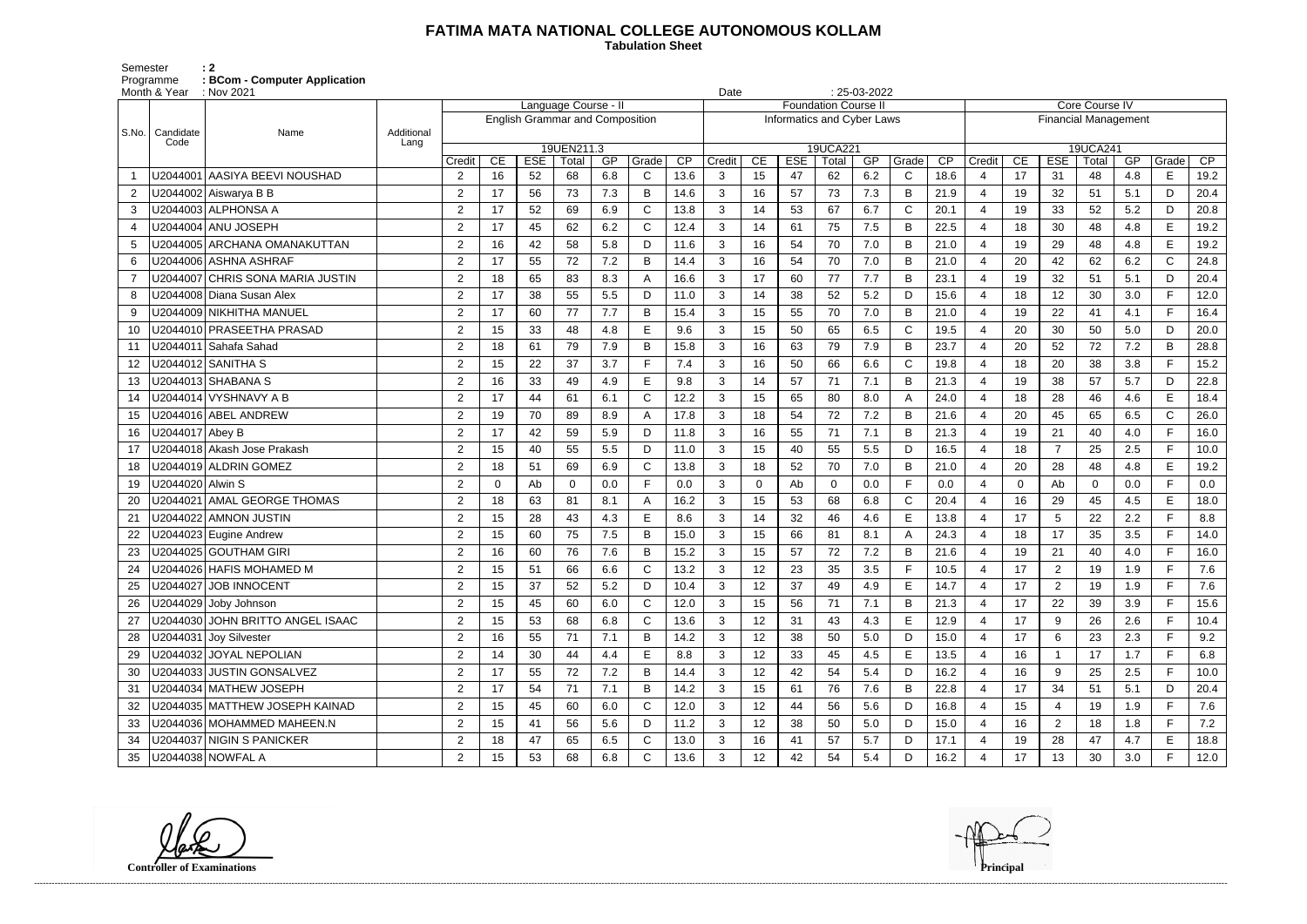|                                    |            |        |            |                                        | Language Course - II |            |         |      |        |                   |                            | <b>Foundation Course II</b> |     |         |      | Core Course IV              |          |            |           |      |       |      |  |
|------------------------------------|------------|--------|------------|----------------------------------------|----------------------|------------|---------|------|--------|-------------------|----------------------------|-----------------------------|-----|---------|------|-----------------------------|----------|------------|-----------|------|-------|------|--|
|                                    |            |        |            | <b>English Grammar and Composition</b> |                      |            |         |      |        |                   | Informatics and Cyber Laws |                             |     |         |      | <b>Financial Management</b> |          |            |           |      |       |      |  |
| S.No.   Candidate  <br>Name        | Additional |        |            |                                        |                      |            |         |      |        |                   |                            |                             |     |         |      |                             |          |            |           |      |       |      |  |
| Code                               | Lang       |        | 19UEN211.3 |                                        |                      |            |         |      |        |                   |                            | 19UCA221                    |     |         |      |                             | 19UCA241 |            |           |      |       |      |  |
|                                    |            | Credit |            | <b>ESE</b>                             | Total                | GP         | Grade l | CP.  | Credit | CE.               | ESE                        | Total                       | GP  | Grade l | CP   | Credit                      | CE.      | <b>ESE</b> | Total     | GP   | Grade | CP   |  |
| 36   U2044039   Reebaik Hamilton   |            |        |            | 61                                     |                      | 7.8        |         | 15.6 |        | 12<br>כ ו         | 4                          | 54                          | 5.4 |         | 16.2 |                             | 16       |            | 27        | ົດ 7 |       | 10.8 |  |
| 37   U2044040   SALMAN S           |            |        | 15         | 18                                     | 33                   | 3.3        |         | 6.6  |        | $12 \overline{ }$ | 19                         | 31                          | 3.1 |         | 9.3  |                             |          |            | <b>O4</b> | 2.1  |       | 8.4  |  |
| 38   U2044041   SAVIN B. JOHN      |            |        | 16         | 45                                     | -61                  | 6.1        |         | 12.2 |        | 15                | 50                         | 65                          | 6.5 |         | 19.5 |                             | 20       | -21        | 41        |      |       | 16.4 |  |
| 39   U2044042   Yedhu krishnan S R |            |        |            | 60                                     |                      | $\sqrt{1}$ |         | 15.4 |        | 17                | 48                         | 65                          | 6.5 |         | 19.5 |                             | 20       | 30         | 50        | 5.0  |       | 20.0 |  |
| 40   U2044043   ZION CLEETUS       |            |        |            | 47                                     | 64                   | 6.4        |         | 12.8 |        | 16                | 64                         | 80                          | 8.0 | A       | 24.0 |                             | 18       | 12         | 30        | 3.0  |       | 12.0 |  |

**Controller of Examinations Principal**

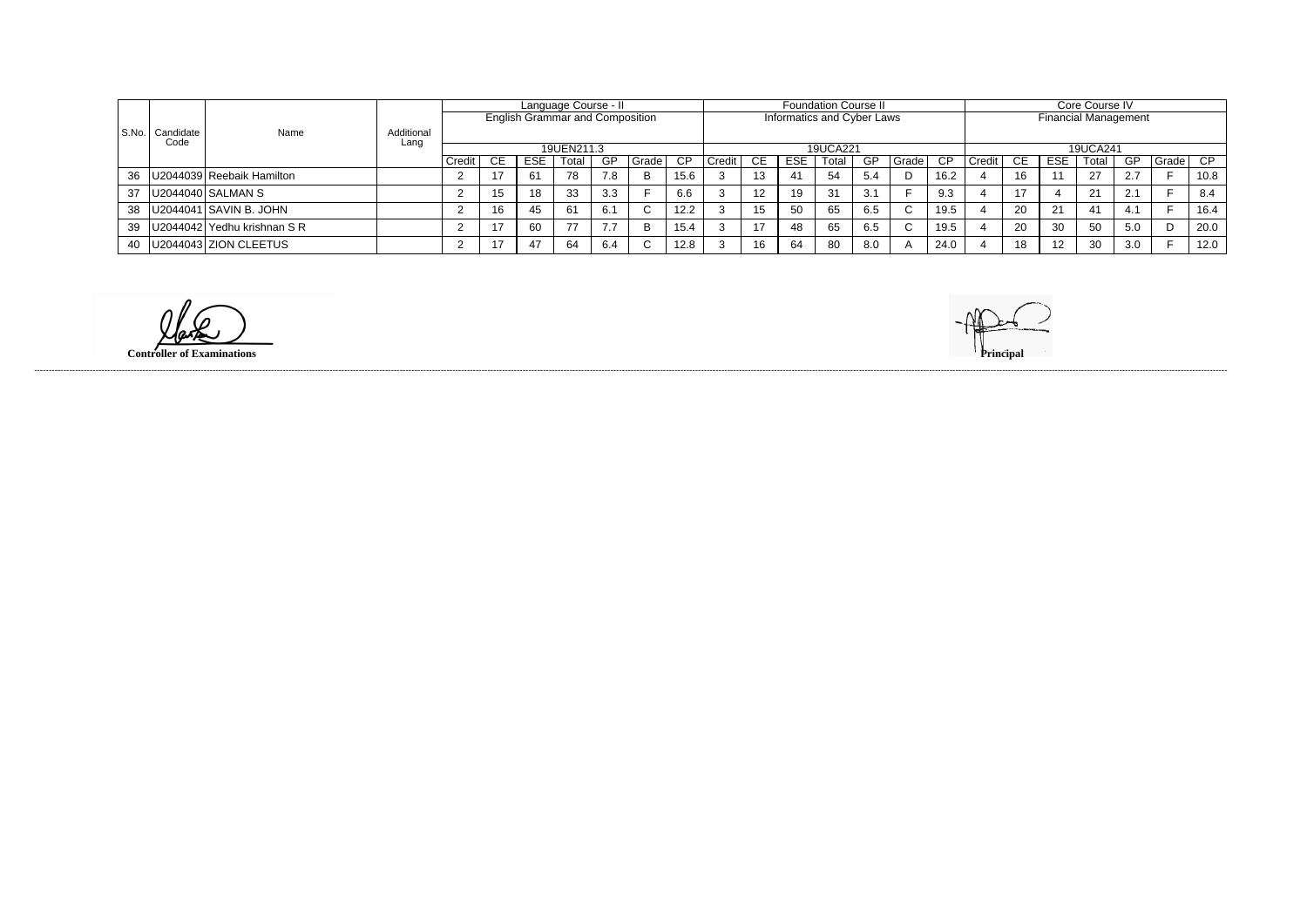|                |                   |                                                    |                    | Core Course V  |              |                  |                        |            |              | Core Course VI |                                      |             |                  |             |            | <b>Complementary Course II</b> |                        |                             |                 |                  |             |            |            |            |  |  |
|----------------|-------------------|----------------------------------------------------|--------------------|----------------|--------------|------------------|------------------------|------------|--------------|----------------|--------------------------------------|-------------|------------------|-------------|------------|--------------------------------|------------------------|-----------------------------|-----------------|------------------|-------------|------------|------------|------------|--|--|
|                |                   |                                                    |                    |                |              |                  | Financial Accounting - |            |              |                | <b>Business Regulatory Framework</b> |             |                  |             |            |                                |                        | <b>Business Mathematics</b> |                 |                  |             |            |            |            |  |  |
| S.No.          | Candidate<br>Code | Name                                               | Additional<br>Lang |                |              |                  |                        |            |              |                |                                      |             |                  |             |            |                                |                        |                             |                 |                  |             |            |            |            |  |  |
|                |                   |                                                    |                    | 19UCA242       |              |                  |                        |            | 19UCA243     |                |                                      |             |                  |             | 19UCA231   |                                |                        |                             |                 |                  |             |            |            |            |  |  |
|                |                   | U2044001 AASIYA BEEVI NOUSHAD                      |                    | Credit<br>4    | CE<br>16     | <b>ESE</b><br>28 | Total<br>44            | GP<br>4.4  | Grade<br>E   | CP<br>17.6     | Credit<br>3                          | CE<br>14    | <b>ESE</b><br>11 | Total<br>25 | GP<br>2.5  | Grade<br>$\mathsf F$           | $\overline{CP}$<br>7.5 | Credit<br>3                 | CE<br>15        | <b>ESE</b><br>28 | Total<br>43 | GP<br>4.3  | Grade<br>E | CP<br>12.9 |  |  |
| $\overline{2}$ |                   | U2044002 Aiswarya B B                              |                    | 4              | 19           | 48               | 67                     | 6.7        | C            | 26.8           | 3                                    | 16          | 42               | 58          | 5.8        | D                              | 17.4                   | 3                           | 14              | 16               | 30          | 3.0        | F.         | 9.0        |  |  |
| 3              |                   | U2044003 ALPHONSA A                                |                    | 4              | 18           |                  | 50                     | 5.0        | D            | 20.0           | 3                                    | 14          | 24               | 38          | 3.8        | F                              | 11.4                   | 3                           | 15              | 19               | 34          | 3.4        | F.         | 10.2       |  |  |
| 4              |                   | U2044004 ANU JOSEPH                                |                    | 4              |              | 32<br>47         |                        | 6.5        | $\mathsf{C}$ | 26.0           | 3                                    | 14          | 23               | 37          | 3.7        | F                              |                        | 3                           |                 | 16               | 30          | 3.0        | E          | 9.0        |  |  |
|                |                   | U2044005 ARCHANA OMANAKUTTAN                       |                    | 4              | 18<br>18     | 42               | 65<br>60               | 6.0        | C            | 24.0           | 3                                    | 14          | 34               | 48          | 4.8        | E                              | 11.1<br>14.4           | 3                           | 14<br>15        | 21               | 36          | 3.6        |            | 10.8       |  |  |
| 6              |                   | U2044006 ASHNA ASHRAF                              |                    | 4              | 20           | 68               | 88                     | 8.8        |              | 35.2           | 3                                    | 17          | 40               | 57          | 5.7        | D                              | 17.1                   | $\mathbf{3}$                | 14              | 18               | 32          | 3.2        | F.         | 9.6        |  |  |
| $\overline{7}$ |                   | U2044007 CHRIS SONA MARIA JUSTIN                   |                    | 4              | 19           | 55               | 74                     | 7.4        | в            | 29.6           | 3                                    | 15          | 51               | 66          | 6.6        | $\mathsf{C}$                   | 19.8                   | 3                           | 15              | 47               | 62          | 6.2        | C          | 18.6       |  |  |
|                |                   | U2044008 Diana Susan Alex                          |                    | 4              | 17           |                  |                        |            | D            |                |                                      |             |                  |             |            | E                              |                        |                             |                 |                  |             |            | E          | 7.8        |  |  |
| 8              |                   | U2044009 NIKHITHA MANUEL                           |                    |                |              | 35               | 52                     | 5.2        | B            | 20.8           | 3                                    | 16          | 12               | 28          | 2.8        | F                              | 8.4                    | 3                           | 13              | 13               | 26          | 2.6        | E          |            |  |  |
| 9              |                   |                                                    |                    | 4              | 18           | 57               | 75                     | 7.5        | D            | 30.0           | 3                                    | 16          | 21               | 37          | 3.7        | E                              | 11.1                   | 3                           | 15              | 20               | 35          | 3.5        | F.         | 10.5       |  |  |
|                |                   | U2044010 PRASEETHA PRASAD<br>U2044011 Sahafa Sahad |                    | 4              | 20           | 30               | 50                     | 5.0        |              | 20.0           | 3                                    | 18<br>17    | 5                | 23          | 2.3        | B                              | 6.9                    | 3                           | 14              | 10               | 24          | 2.4        | A          | 7.2        |  |  |
| 11             |                   | U2044012 SANITHA S                                 |                    | 4<br>4         | 20           | 58               | 78                     | 7.8        | B<br>D       | 31.2<br>21.2   | 3                                    | 16          | 58               | 75          | 7.5        | F                              | 22.5                   | $\mathbf{3}$                | 18              | 63<br>17         | 81          | 8.1        | F          | 24.3       |  |  |
| 12             |                   | U2044013 SHABANA S                                 |                    | 4              | 18           | 35               | 53<br>70               | 5.3<br>7.0 | B            |                | 3<br>3                               | 15          | 19<br>32         | 35          | 3.5<br>4.7 |                                | 10.5<br>14.1           | 3                           | 15<br>15        |                  | 32<br>30    | 3.2<br>3.0 | E.         | 9.6<br>9.0 |  |  |
| 13             |                   |                                                    |                    | 4              | 19           | 51               |                        |            |              | 28.0           |                                      |             |                  | 47          |            | E<br>D                         |                        | 3                           |                 | 15               |             |            | D.         |            |  |  |
| 14             |                   |                                                    |                    |                | 19           | 64               | 83                     | 8.3        | А            | 33.2           | 3                                    | 17          | 33               | 50          | 5.0        |                                | 15.0                   | 3                           | 18              | 38               | 56          | 5.6        |            | 16.8       |  |  |
| 15             |                   | U2044016 ABEL ANDREW                               |                    | 4              | 20           | 40               | 60                     | 6.0        | C<br>E       | 24.0           | 3                                    | 17          | 34               | 51          | 5.1        | D                              | 15.3                   | 3                           | 15              | 33               | 48          | 4.8        | E<br>F.    | 14.4       |  |  |
| 16             | U2044017 Abey B   |                                                    |                    | 4              | 20           | $\overline{7}$   | 27                     | 2.7        | F.           | 10.8           | 3                                    | 17          | 12               | 29          | 2.9        | F                              | 8.7                    | 3                           | 16              | 18               | 34          | 3.4        | E          | 10.2       |  |  |
| 17             |                   | U2044018 Akash Jose Prakash                        |                    | 4              | 18           | 18               | 36                     | 3.6        |              | 14.4           | 3                                    | 18          | 11               | 29          | 2.9        | F                              | 8.7                    | 3                           | 14              | 25               | 39          | 3.9        |            | 11.7       |  |  |
| 18             |                   | U2044019 ALDRIN GOMEZ                              |                    | 4              | 20           | 37               | 57                     | 5.7        | D            | 22.8           | 3                                    | 19          | 41               | 60          | 6.0        | $\mathsf{C}$                   | 18.0                   | 3                           | 14              | 33               | 47          | 4.7        | E.         | 14.1       |  |  |
| 19             | U2044020 Alwin S  |                                                    |                    | 4              | <sup>0</sup> | Ab               | $\Omega$               | 0.0        | E            | 0.0            | 3                                    | $\mathbf 0$ | Ab               | $\mathbf 0$ | 0.0        | F                              | 0.0                    | 3                           | $\mathbf{0}$    | Ab               | $\Omega$    | 0.0        | E          | 0.0        |  |  |
| 20             |                   | U2044021 AMAL GEORGE THOMAS                        |                    | 4              | 17           | 14               | 31                     | 3.1        | Е            | 12.4           | 3                                    | 15          | 33               | 48          | 4.8        | E                              | 14.4                   | 3                           | 14              | 28               | 42          | 4.2        | E.         | 12.6       |  |  |
| 21             |                   | U2044022 AMNON JUSTIN                              |                    | 4              | 17           | 19               | 36                     | 3.6        | Е            | 14.4           | 3                                    | 15          | 0                | 15          | 1.5        | F                              | 4.5                    | $\sqrt{3}$                  | 12              | 3                | 15          | 1.5        | E.         | 4.5        |  |  |
| 22             |                   | U2044023 Eugine Andrew                             |                    | 4              | 18           | 28               | 46                     | 4.6        | E            | 18.4           | 3                                    | 16          | 15               | 31          | 3.1        | F                              | 9.3                    | 3                           | 16              | 43               | 59          | 5.9        | D          | 17.7       |  |  |
| 23             |                   | U2044025 GOUTHAM GIRI                              |                    | 4              | 19           | 43               | 62                     | 6.2        | C            | 24.8           | 3                                    | 17          | 19               | 36          | 3.6        | F                              | 10.8                   | 3                           | 13              | 40               | 53          | 5.3        | D          | 15.9       |  |  |
| 24             |                   | U2044026 HAFIS MOHAMED M                           |                    | $\overline{4}$ | 17           | 3                | 20                     | 2.0        | Е            | 8.0            | 3                                    | 15          | 0                | 15          | 1.5        | F                              | 4.5                    | 3                           | 12              |                  | 13          | 1.3        | Е          | 3.9        |  |  |
| 25             |                   | U2044027 JOB INNOCENT                              |                    | Δ              | 16           | 6                | 22                     | 2.2        | Е            | 8.8            | વ                                    | 15          |                  | 16          | 1.6        | Е                              | 4.8                    | 3                           | 12 <sup>°</sup> | <sup>8</sup>     | 20          | 20         |            | 6.0        |  |  |
| 26             |                   | U2044029 Joby Johnson                              |                    | 4              | 17           | 28               | 45                     | 4.5        | E            | 18.0           | 3                                    | 16          | 32               | 48          | 4.8        | E                              | 14.4                   | 3                           | 15              | 33               | 48          | 4.8        | E.         | 14.4       |  |  |
| 27             |                   | U2044030 JOHN BRITTO ANGEL ISAAC                   |                    | 4              | 16           | 32               | 48                     | 4.8        | Е            | 19.2           | 3                                    | 16          | 15               | 31          | 3.1        | F                              | 9.3                    | 3                           | 13              | 24               | 37          | 3.7        | F.         | 11.1       |  |  |
| 28             |                   | U2044031 Joy Silvester                             |                    | 4              | 16           | 3                | 19                     | 1.9        |              | 7.6            | 3                                    | 14          | 6                | 20          | 2.0        | F                              | 6.0                    | 3                           | 12              | $\overline{2}$   | 14          | 1.4        |            | 4.2        |  |  |
| 29             |                   | U2044032 JOYAL NEPOLIAN                            |                    | 4              | 16           | 12               | 28                     | 2.8        | F            | 11.2           | 3                                    | 16          | 5                | 21          | 2.1        | F                              | 6.3                    | $\mathbf{3}$                | 12              | 6                | 18          | 1.8        | F.         | 5.4        |  |  |
| 30             |                   | U2044033 JUSTIN GONSALVEZ                          |                    | 4              | 14           | 10               | 24                     | 2.4        |              | 9.6            | 3                                    | 13          | 11               | 24          | 2.4        | F                              | 7.2                    | 3                           | 12              | 14               | 26          | 2.6        |            | 7.8        |  |  |
| 31             |                   | U2044034 MATHEW JOSEPH                             |                    | 4              | 19           | 54               | 73                     | 7.3        | В            | 29.2           | 3                                    | 18          | 32               | 50          | 5.0        | D                              | 15.0                   | 3                           | 17              | 35               | 52          | 5.2        | D          | 15.6       |  |  |
| 32             |                   | U2044035 MATTHEW JOSEPH KAINAD                     |                    | 4              | 16           | 3                | 19                     | 1.9        |              | 7.6            | 3                                    | 14          | 5                | 19          | 1.9        | F                              | 5.7                    | 3                           | 4               | $\mathbf 0$      |             | 0.4        | F.         | 1.2        |  |  |
| 33             |                   | U2044036 MOHAMMED MAHEEN.N                         |                    | 4              | 16           | 11               | 27                     | 2.7        |              | 10.8           | 3                                    | 16          | 5                | 21          | 2.1        | F                              | 6.3                    | 3                           | 12              | $\overline{7}$   | 19          | 1.9        |            | 5.7        |  |  |
| 34             |                   | U2044037 NIGIN S PANICKER                          |                    | 4              | 20           | 18               | 38                     | 3.8        | F            | 15.2           | 3                                    | 16          | 33               | 49          | 4.9        | E                              | 14.7                   | $\mathbf{3}$                | 15              | 29               | 44          | 4.4        | E.         | 13.2       |  |  |
|                |                   | 35   U2044038   NOWFAL A                           |                    | 4              | 18           | 18               | 36                     | 3.6        |              | 14.4           | 3                                    | 16          | 17               | 33          | 3.3        | F                              | 9.9                    | 3                           | 12              | 19               | 31          | 3.1        | F.         | 9.3        |  |  |

**Controller of Examinations Principal**

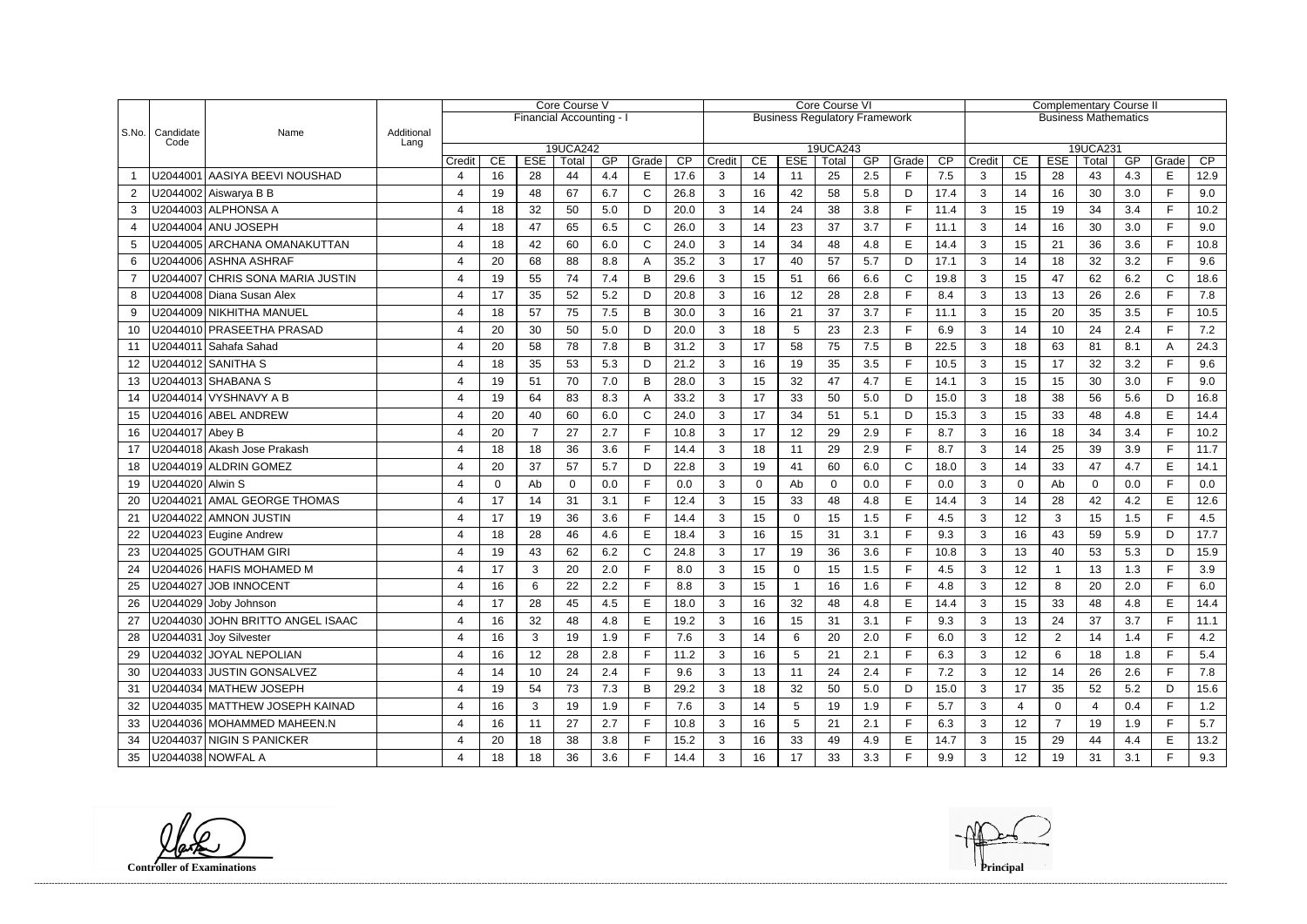|    |                   |                                    | Core Course V |                          |     |            |          |     | Core Course VI |      |          |     |                                      |       |           | <b>Complementary Course II</b> |          |                             |     |            |       |     |           |      |
|----|-------------------|------------------------------------|---------------|--------------------------|-----|------------|----------|-----|----------------|------|----------|-----|--------------------------------------|-------|-----------|--------------------------------|----------|-----------------------------|-----|------------|-------|-----|-----------|------|
|    |                   | Name                               | Additional    | Financial Accounting - I |     |            |          |     |                |      |          |     | <b>Business Regulatory Framework</b> |       |           |                                |          | <b>Business Mathematics</b> |     |            |       |     |           |      |
|    | S.No.   Candidate |                                    |               |                          |     |            |          |     |                |      |          |     |                                      |       |           |                                |          |                             |     |            |       |     |           |      |
|    | Code              |                                    | Lang          |                          |     |            | 19UCA242 |     |                |      | 19UCA243 |     |                                      |       |           |                                | 19UCA231 |                             |     |            |       |     |           |      |
|    |                   |                                    |               | Credit                   | -CE | <b>ESE</b> | Total    | GP. | Grade I        | CP.  | Credit   | CE. | ESE.                                 | Total | <b>GP</b> | Grade                          | CP       | Credit                      | CE. | <b>ESE</b> | Total | GP  | l Grade I | CP   |
|    |                   | 36   U2044039   Reebaik Hamilton   |               |                          |     | 24         |          | 4.1 |                | 16.4 |          | 16  | 20                                   | 36    | 3.6       |                                | 10.8     |                             | 14  | 19         | 33    | 3.3 |           | 9.9  |
|    |                   | 37   U2044040   SALMAN S           |               |                          | 18  |            | 21       | 2.1 |                | 8.4  |          | 16  |                                      | 18    | 1.8       |                                | -5.4     |                             | 12  |            | 23    | 2.3 |           | 6.9  |
|    |                   | 38   U2044041   SAVIN B. JOHN      |               |                          | 20  | 36         | 56       | 5.6 |                | 22.4 |          | 18  | 10                                   | 28    | 2.8       |                                | -8.4     |                             | 15  | 31         | 46    | 4.6 |           | 13.8 |
|    |                   | 39   U2044042   Yedhu krishnan S R |               |                          | 20  | 32         | 52       | 5.2 |                | 20.8 |          | 19  |                                      | 62    | 6.2       |                                | 18.6     |                             |     | 54         |       | 71  |           | 21.3 |
| 40 |                   | $ U2044043 $ ZION CLEETUS          |               |                          | 19  | 40         | 59       | 5.9 |                | 23.6 |          | 17  |                                      | 29    | 2.9       |                                | 8.7      |                             | 13  | 25         | 38    | 3.8 |           | 11.4 |

**Controller of Examinations Principal**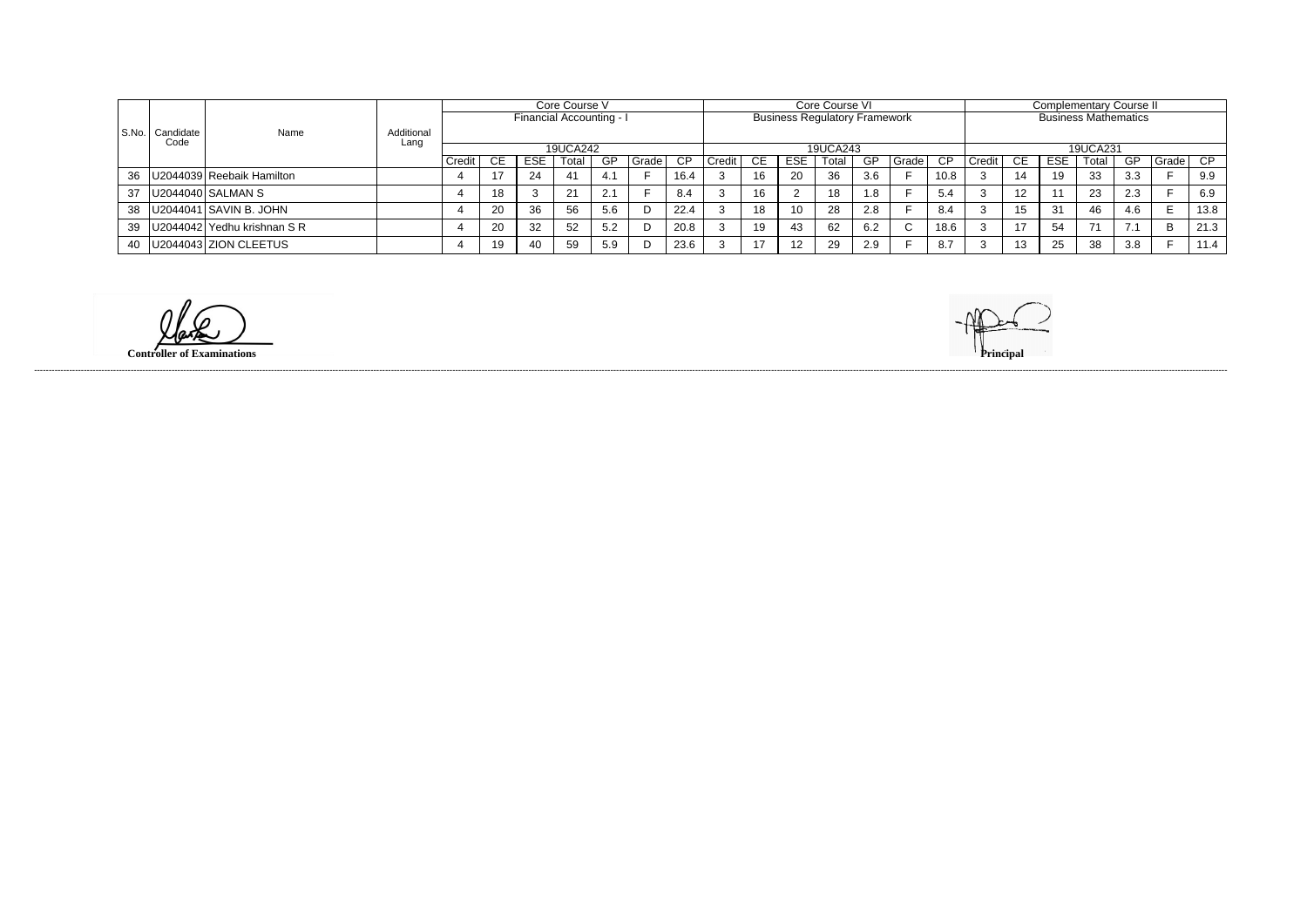| S.No.          | Candidate<br>Code | Name                             | Additional<br>Lang | Total                        | <b>SCPA</b>              | Grade        | Result        |
|----------------|-------------------|----------------------------------|--------------------|------------------------------|--------------------------|--------------|---------------|
| $\mathbf 1$    |                   | U2044001 AASIYA BEEVI NOUSHAD    |                    |                              |                          | F            | <b>FAILED</b> |
| 2              |                   | U2044002 Aiswarya B B            |                    | $\overline{\phantom{0}}$     | $\overline{\phantom{0}}$ | F            | <b>FAILED</b> |
| 3              |                   | U2044003 ALPHONSA A              |                    | ä,                           | ä,                       | F            | <b>FAILED</b> |
| 4              |                   | U2044004 ANU JOSEPH              |                    | $\overline{a}$               | L.                       | F            | <b>FAILED</b> |
| 5              |                   | U2044005 ARCHANA OMANAKUTTAN     |                    |                              | ÷,                       | F            | <b>FAILED</b> |
| 6              |                   | U2044006 ASHNA ASHRAF            |                    |                              |                          | F            | <b>FAILED</b> |
| $\overline{7}$ |                   | U2044007 CHRIS SONA MARIA JUSTIN |                    | 128.1                        | 6.74                     | C            | <b>PASSED</b> |
| 8              |                   | U2044008 Diana Susan Alex        |                    |                              |                          | F            | <b>FAILED</b> |
| 9              |                   | U2044009 NIKHITHA MANUEL         |                    | $\overline{a}$               | L.                       | F            | <b>FAILED</b> |
| 10             |                   | U2044010 PRASEETHA PRASAD        |                    | $\overline{a}$               | ä,                       | F            | <b>FAILED</b> |
| 11             | U2044011          | Sahafa Sahad                     |                    | 146.3                        | 7.70                     | B            | PASSED        |
| 12             |                   | U2044012 SANITHA S               |                    | $\overline{a}$               | L.                       | F            | <b>FAILED</b> |
| 13             |                   | U2044013 SHABANA S               |                    | $\overline{a}$               | L.                       | F            | <b>FAILED</b> |
| 14             |                   | U2044014 VYSHNAVY A B            |                    | 119.6                        | 6.29                     | $\mathsf{C}$ | PASSED        |
| 15             |                   | U2044016 ABEL ANDREW             |                    | 119.1                        | 6.27                     | C            | <b>PASSED</b> |
| 16             | U2044017 Abey B   |                                  |                    |                              |                          | F            | <b>FAILED</b> |
| 17             |                   | U2044018 Akash Jose Prakash      |                    | $\overline{\phantom{a}}$     | L.                       | F            | <b>FAILED</b> |
| 18             |                   | U2044019 ALDRIN GOMEZ            |                    | 108.9                        | 5.73                     | D            | <b>PASSED</b> |
| 19             | U2044020 Alwin S  |                                  |                    | $\overline{a}$               | L.                       | F            | <b>FAILED</b> |
| 20             |                   | U2044021 AMAL GEORGE THOMAS      |                    | $\qquad \qquad \blacksquare$ | ÷,                       | F            | <b>FAILED</b> |
| 21             |                   | U2044022 AMNON JUSTIN            |                    | -                            | ä,                       | F            | <b>FAILED</b> |
| 22             |                   | U2044023 Eugine Andrew           |                    | $\overline{\phantom{0}}$     | ÷,                       | F            | <b>FAILED</b> |
| 23             |                   | U2044025 GOUTHAM GIRI            |                    |                              | L.                       | F            | <b>FAILED</b> |
| 24             |                   | U2044026 HAFIS MOHAMED M         |                    | $\overline{a}$               | ÷.                       | F            | <b>FAILED</b> |
| 25             |                   | U2044027 JOB INNOCENT            |                    |                              |                          | F            | <b>FAILED</b> |
| 26             |                   | U2044029 Joby Johnson            |                    |                              |                          | F            | <b>FAILED</b> |
| 27             |                   | U2044030 JOHN BRITTO ANGEL ISAAC |                    |                              | $\overline{\phantom{0}}$ | F            | <b>FAILED</b> |
| 28             |                   | U2044031 Joy Silvester           |                    |                              |                          | F            | <b>FAILED</b> |
| 29             |                   | U2044032 JOYAL NEPOLIAN          |                    |                              | ÷.                       | F            | <b>FAILED</b> |
| 30             |                   | U2044033 JUSTIN GONSALVEZ        |                    | $\blacksquare$               | $\blacksquare$           | F            | FAILED        |
| 31             |                   | U2044034 MATHEW JOSEPH           |                    | 117.2                        | 6.17                     | $\mathsf C$  | <b>PASSED</b> |
| 32             |                   | U2044035 MATTHEW JOSEPH KAINAD   |                    |                              | $\overline{\phantom{0}}$ | F            | <b>FAILED</b> |
| 33             |                   | U2044036 MOHAMMED MAHEEN.N       |                    |                              |                          | F            | <b>FAILED</b> |
| 34             |                   | U2044037 NIGIN S PANICKER        |                    |                              | $\blacksquare$           | F            | <b>FAILED</b> |
| 35             |                   | U2044038 NOWFAL A                |                    | $\blacksquare$               | $\overline{\phantom{0}}$ | F            | <b>FAILED</b> |

**Controller of Examinations Principal**